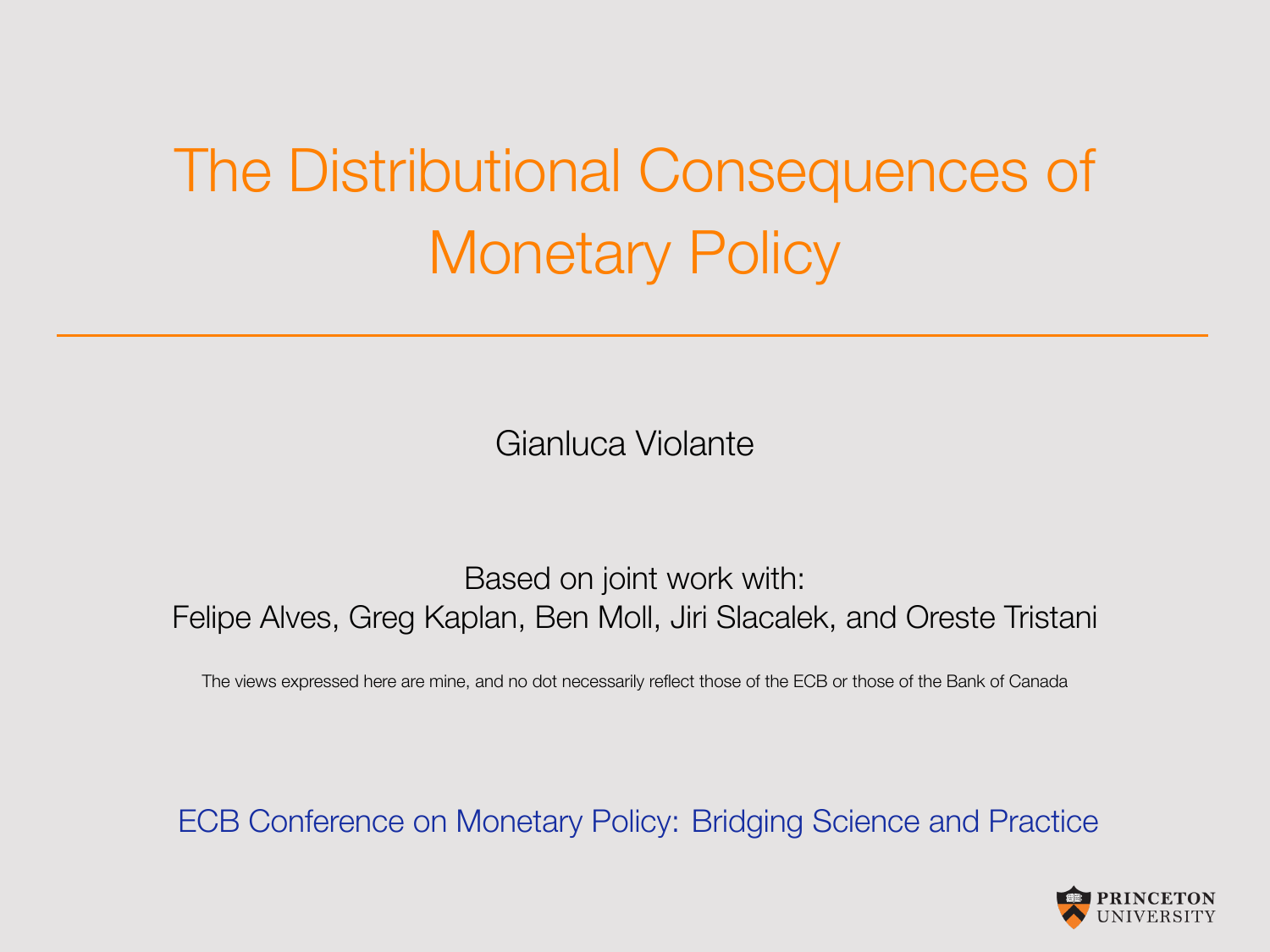### Message

The distribution of income and wealth is central in economics

| Labor                                                                       | <b>Public</b>                                             | Macro                                                                         | Finance                                                        |
|-----------------------------------------------------------------------------|-----------------------------------------------------------|-------------------------------------------------------------------------------|----------------------------------------------------------------|
| Evolution of skill<br>and task premia<br>in response to<br>technical change | Optimal design of<br>income/wealth taxes<br>and transfers | Determinants<br>of wealth inequality<br>in the cross section<br>and over time | Heterogeneous<br>preferences and<br>uninsurable<br>income risk |

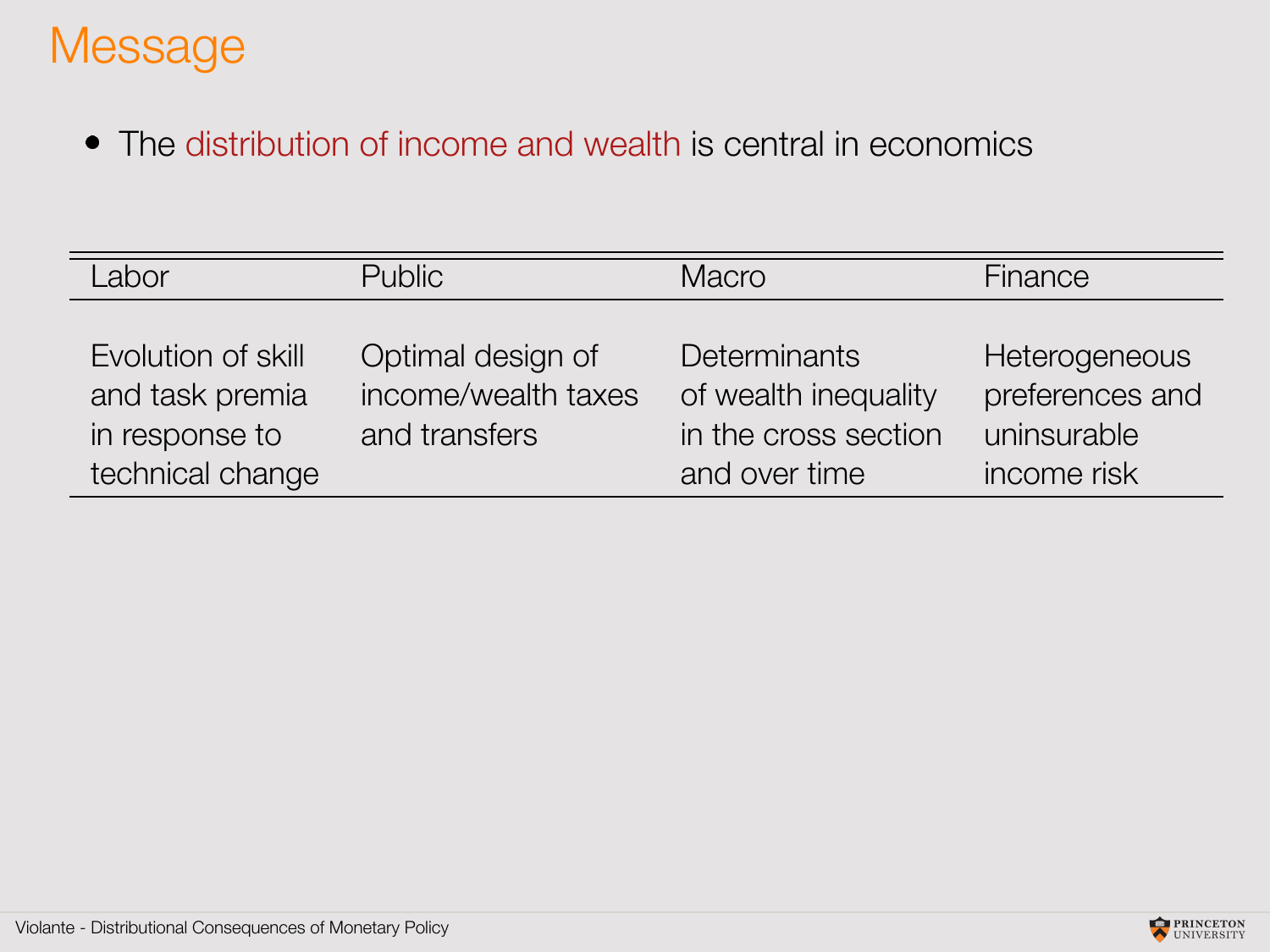### **Message**

The distribution of income and wealth is central in economics

| Labor              | <b>Public</b>       | Macro                | Finance         |
|--------------------|---------------------|----------------------|-----------------|
|                    |                     |                      |                 |
| Evolution of skill | Optimal design of   | Determinants         | Heterogeneous   |
| and task premia    | income/wealth taxes | of wealth inequality | preferences and |
| in response to     | and transfers       | in the cross section | uninsurable     |
| technical change   |                     | and over time        | income risk     |

- Until recently, however, it played no role in monetary economics
- Science of monetary policy dominated by representative agent paradigm
- Practice of monetary policy greatly influenced by this perspective
- Distribution matters for how monetary policy transmits to real economy

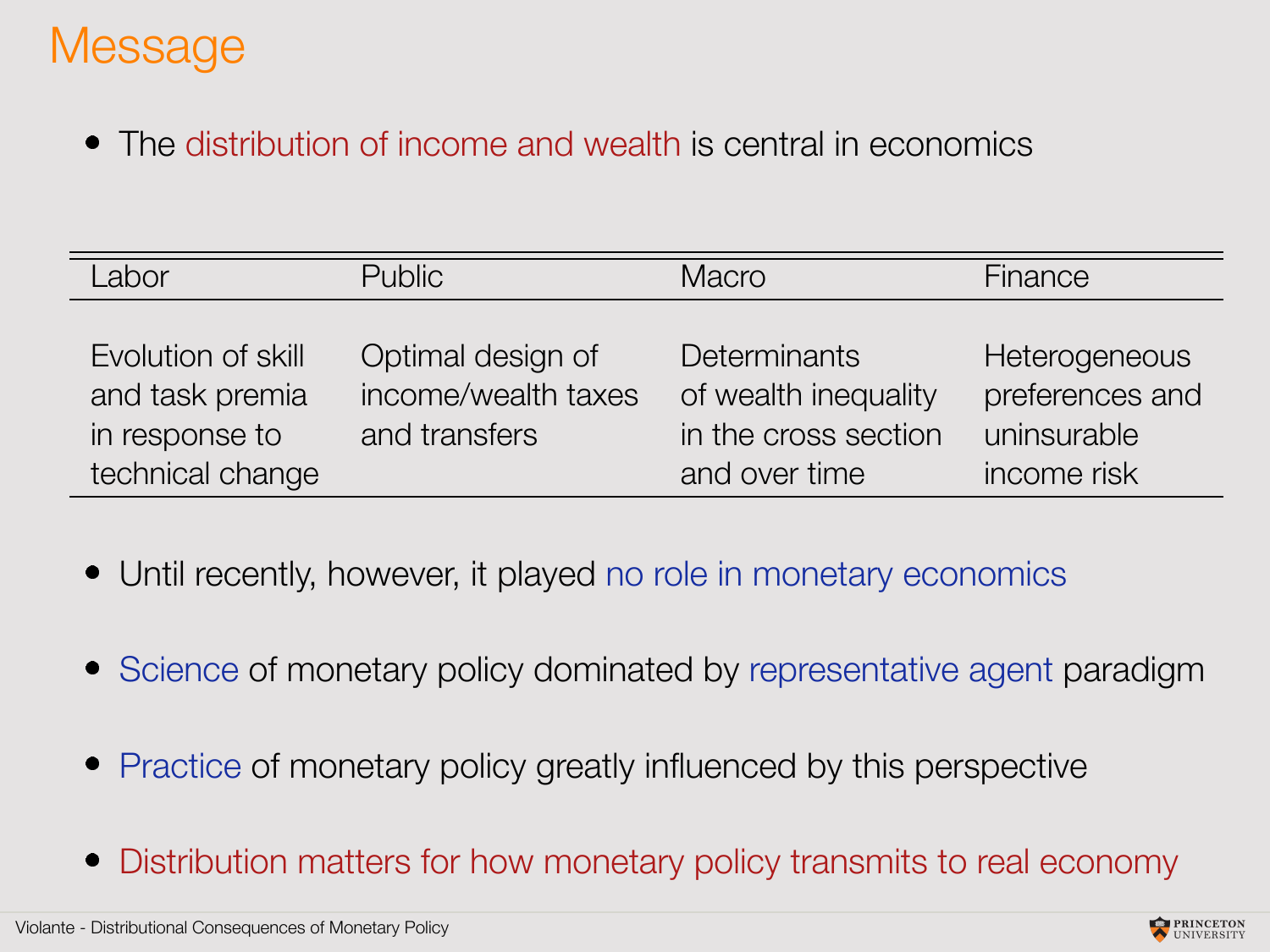### Monetary policy in RANK

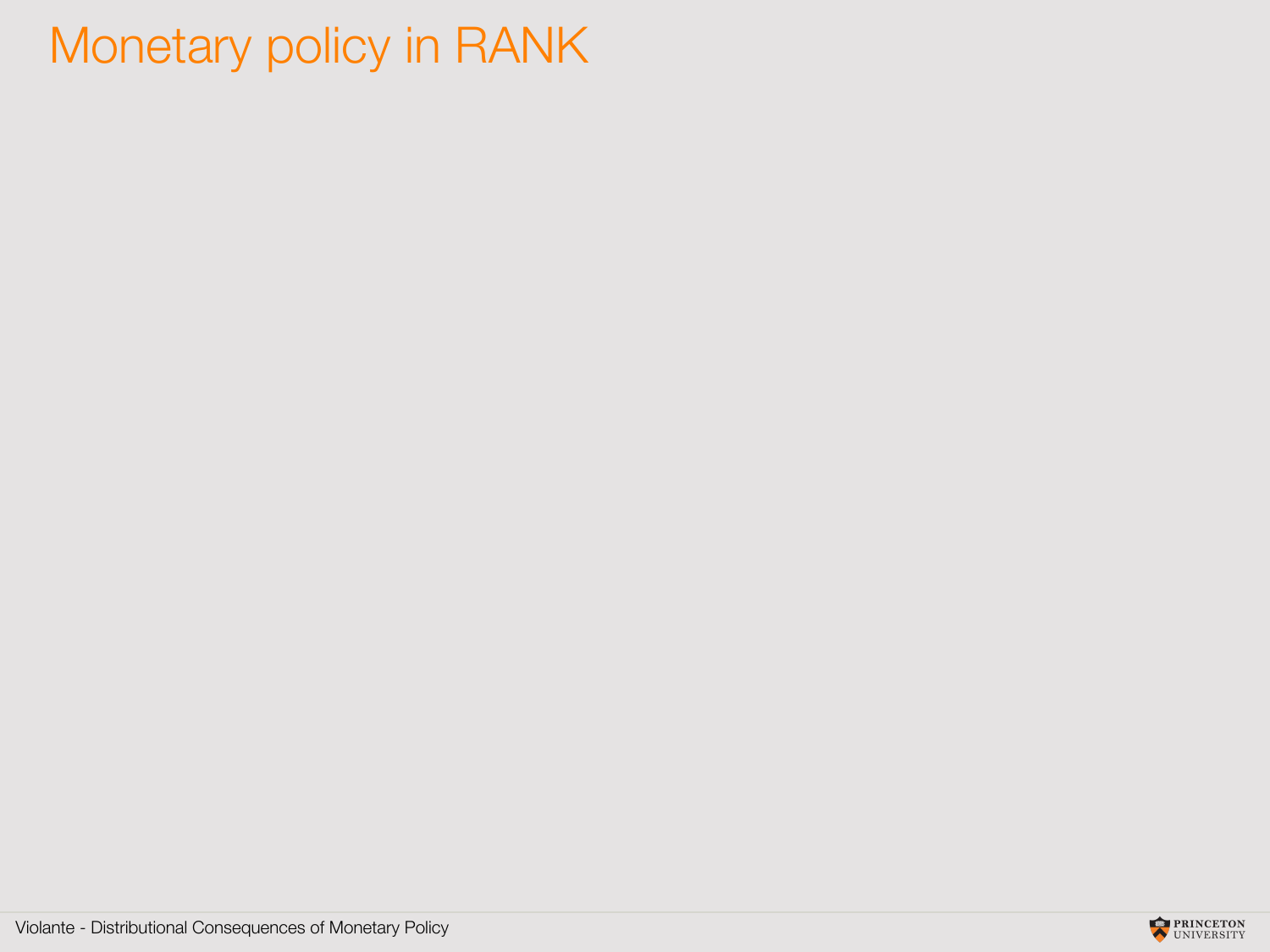### Monetary policy in RANK

- Continuous time
- Preferences: CRRA with  $IES = \frac{1}{\gamma}$  $\frac{1}{\gamma}$  and discount rate  $\rho$
- Technology:  $Y_t = N_t$
- Prices are perfectly rigid:  $p_t = 1$   $\forall t$
- Monetary authority sets time path:  $r_t = \rho + e^{-\eta t} (r_0 \rho)$ ,  $\eta > 0$
- **Equilibrium:**  $C_t(\lbrace r_s, Y_s \rbrace_{s \geq t}) = Y_t$ , and  $\lim_{t \to \infty} C_t = \overline{C}$

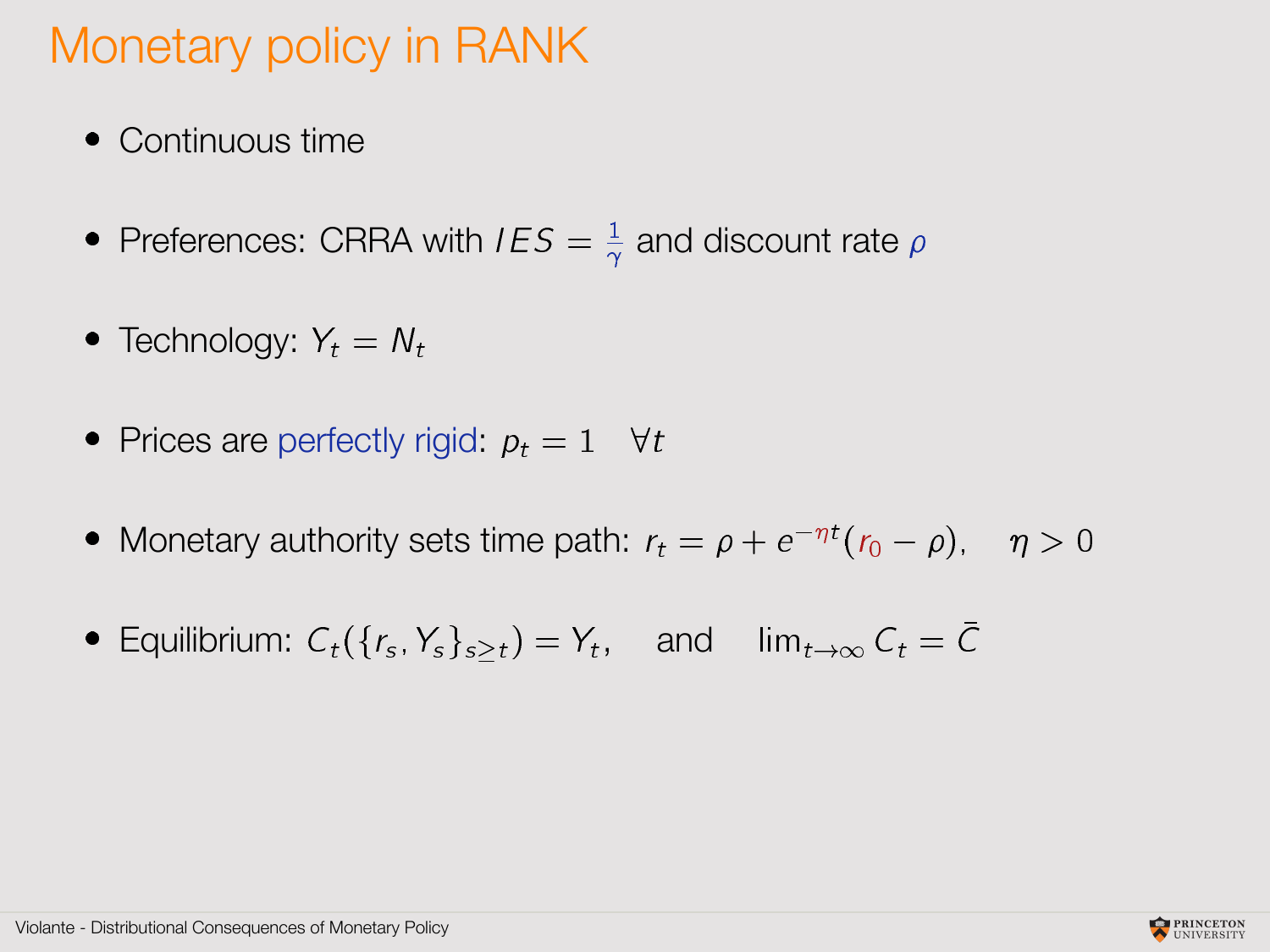### Monetary policy in RANK

- Continuous time
- Preferences: CRRA with  $IES = \frac{1}{\gamma}$  $\frac{1}{\gamma}$  and discount rate  $\rho$
- Technology:  $Y_t = N_t$
- Prices are perfectly rigid:  $p_t = 1$   $\forall t$
- Monetary authority sets time path:  $r_t = \rho + e^{-\eta t} (r_0 \rho)$ ,  $\eta > 0$
- **Equilibrium:**  $C_t(\lbrace r_s, Y_s \rbrace_{s \geq t}) = Y_t$ , and  $\lim_{t \to \infty} C_t = \overline{C}$
- Impact effect at  $t = 0$  of a monetary policy shock:

$$
\frac{d \log C_0}{d r_0} = -\frac{1}{\gamma \eta}
$$

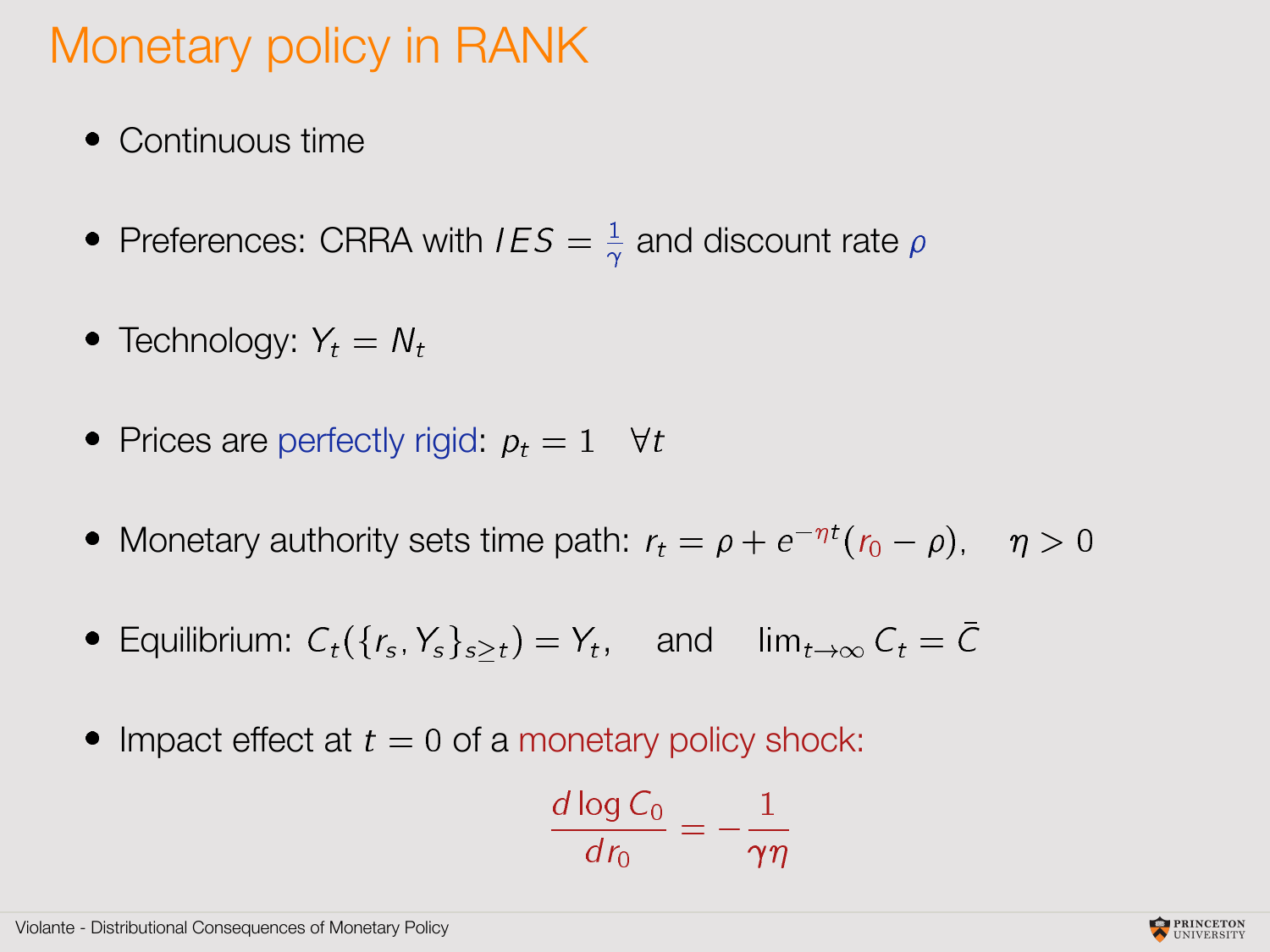### Transmission mechanism to C

- IRF of  ${C<sub>t</sub>}$  to the monetary policy shock can be decomposed into:
	- Direct (PE) effect of  $\{r_t\}$  on consumption
	- Indirect (GE) effect of  $\{r_t\}$  through disposable income:
		- Equilibrium prices (wage, asset returns)
		- Fiscal variables (taxes, transfers,...)
- Transmission mechanism = Decomposition of IRF into direct/indirect

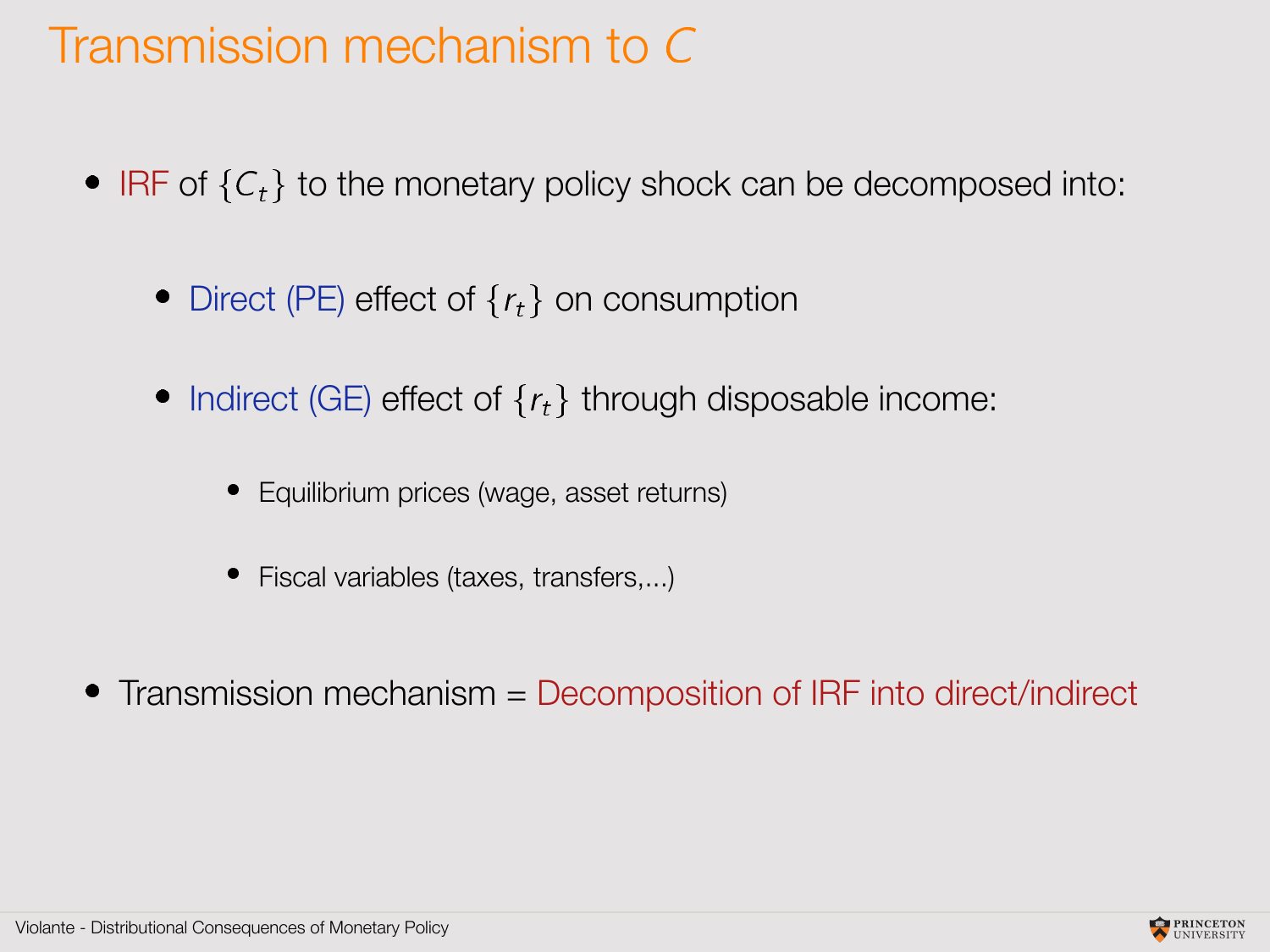### Monetary transmission in RANK

• In our special case:

$$
\frac{d \log C_0}{dr_0} = -\frac{1}{\gamma \eta} \left[ \frac{\eta}{\underbrace{\rho + \eta}} + \underbrace{\frac{\rho}{\rho + \eta}}_{\text{direct response to } r} \right]
$$

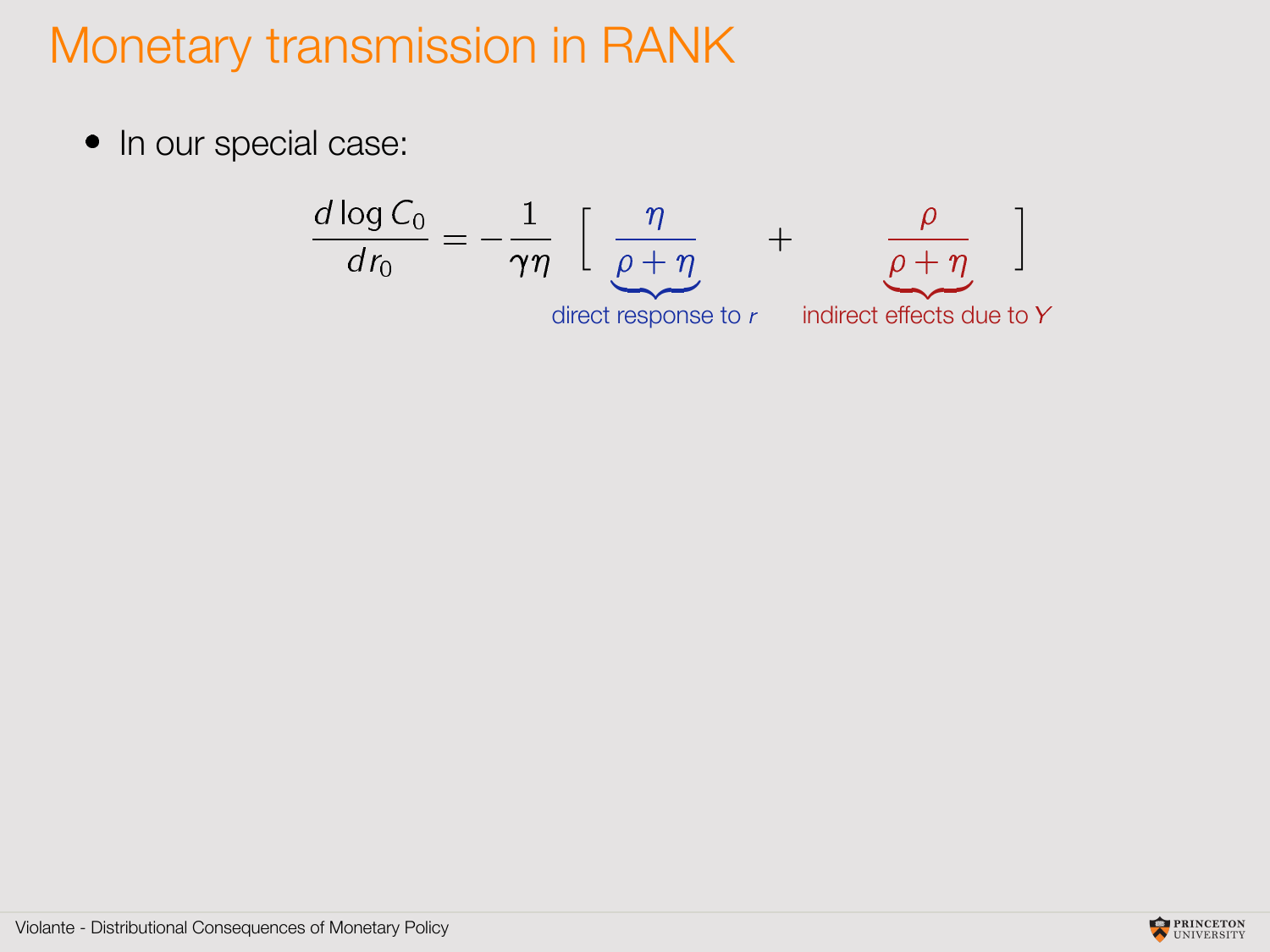### Monetary transmission in RANK

• In our special case:

$$
\frac{d \log C_0}{dr_0} = -\frac{1}{\gamma \eta} \left[ \frac{\eta}{\underbrace{\rho + \eta}} + \underbrace{\frac{\rho}{\rho + \eta}}_{\text{direct response to } r} \right]
$$

- Plausible quarterly parameterization:
	- $\rho = 0.005$  (2% per year)
	- $\eta = 0.5$  (half-life  $\simeq 2$  quarters)  $\rightarrow$  direct  $\equiv \frac{\eta}{\rho + \eta} = 0.99$
- In RANK it's all about intertemporal substitution!

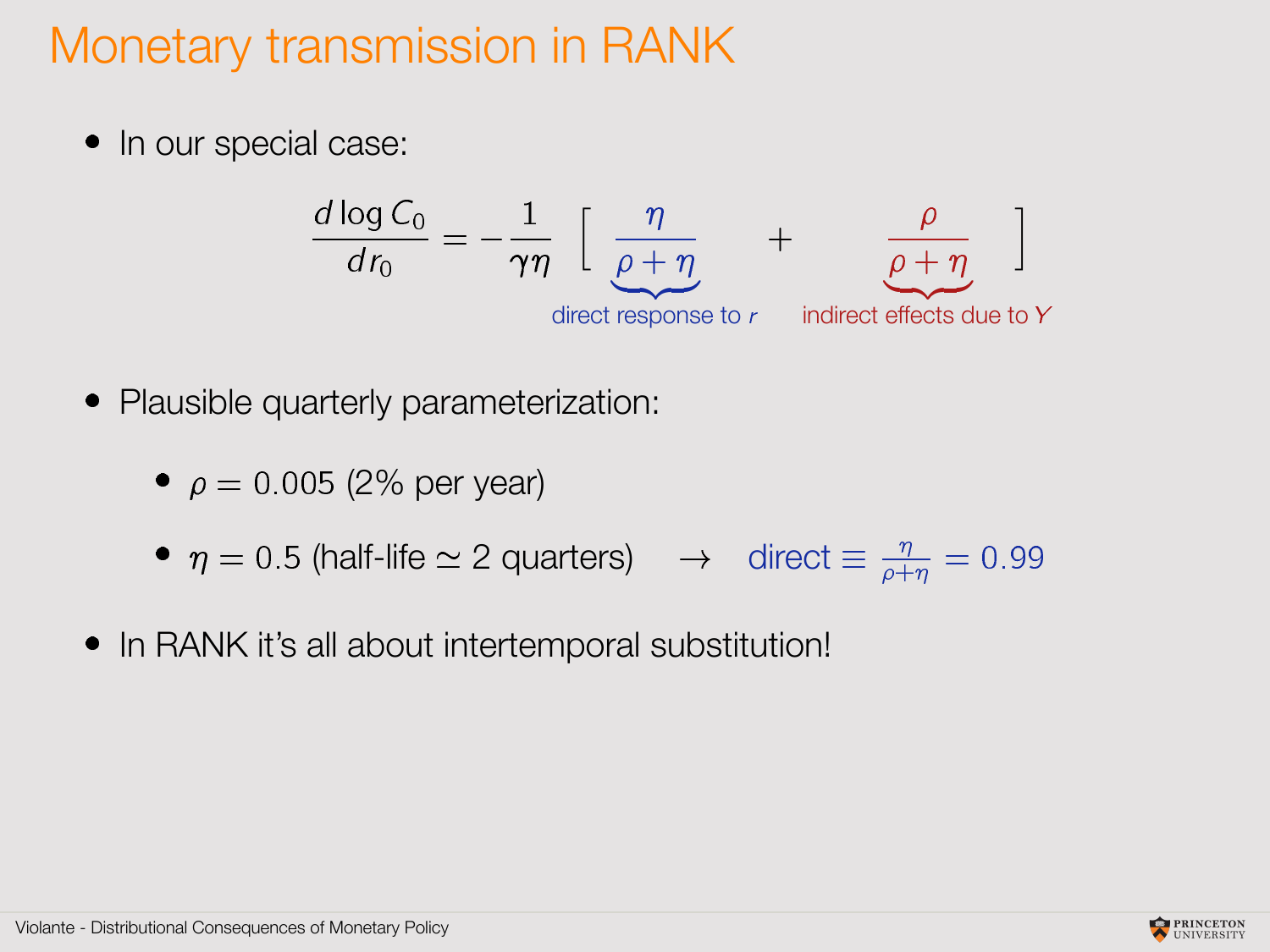### Monetary transmission in RANK

• In our special case:

$$
\frac{d \log C_0}{dr_0} = -\frac{1}{\gamma \eta} \left[ \frac{\eta}{\underbrace{\rho + \eta}} + \frac{\rho}{\underbrace{\rho + \eta}} \right]
$$
  
direct response to r indicate effects due to Y

- Plausible quarterly parameterization:
	- $\rho = 0.005$  (2% per year)
	- $\eta = 0.5$  (half-life  $\simeq 2$  quarters)  $\rightarrow$  direct  $\equiv \frac{\eta}{\rho + \eta} = 0.99$
- In RANK it's all about intertemporal substitution!
- True also in medium-scale monetary DSGE (e.g., Smets-Wouters)
- Not very Keynesian! Rather: "sticky-price intertemporal-subst. model"

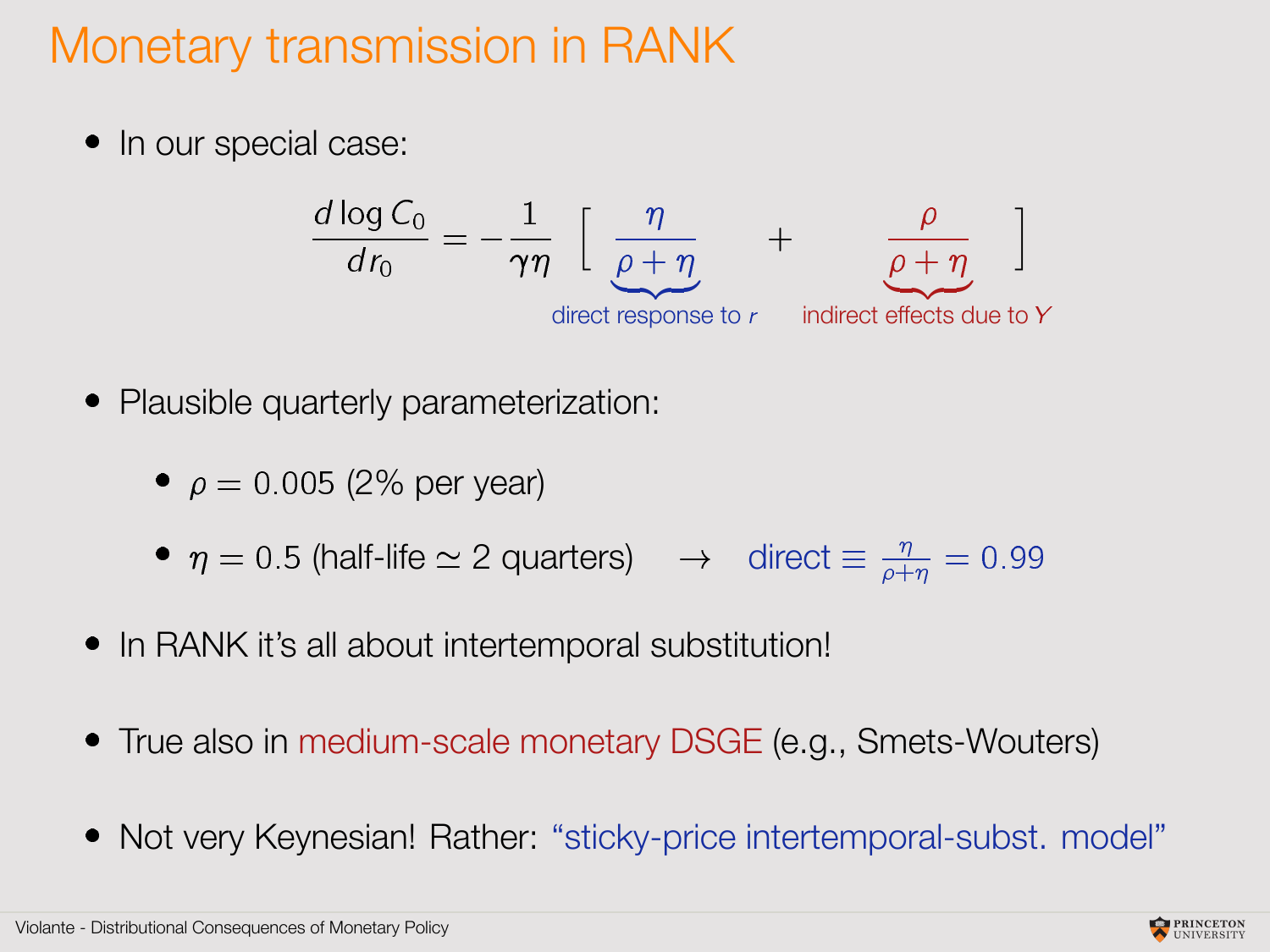### What's wrong with intertemporal substitution logic?

Empirical evidence

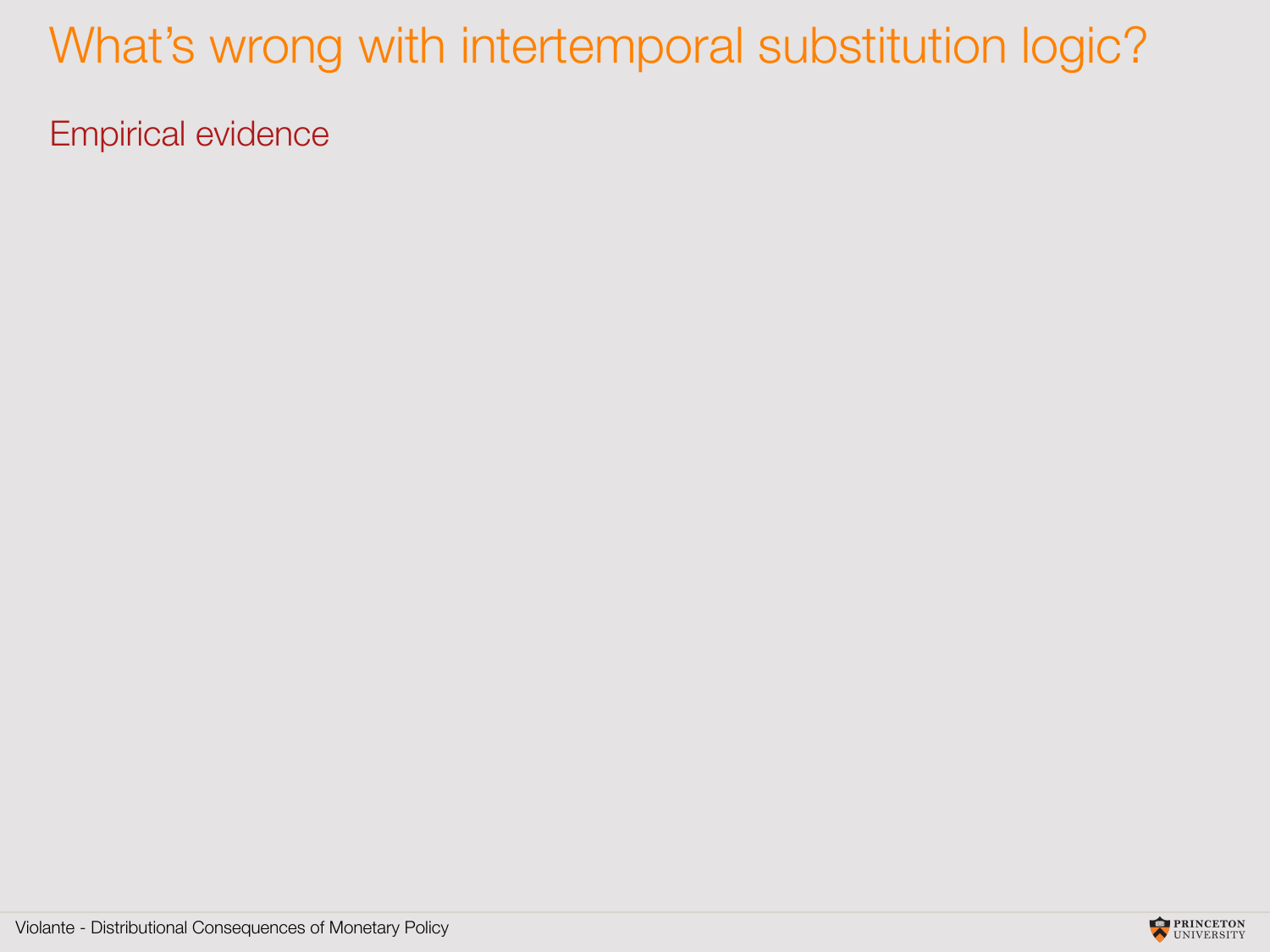### What's wrong with intertemporal substitution logic?

#### Empirical evidence

- Not everyone is a permanent-income consumer
- Many 'hand-to-mouth' with high MPC and low sensitivity to interest rate
- Nontrivial distribution of MPCs across the population

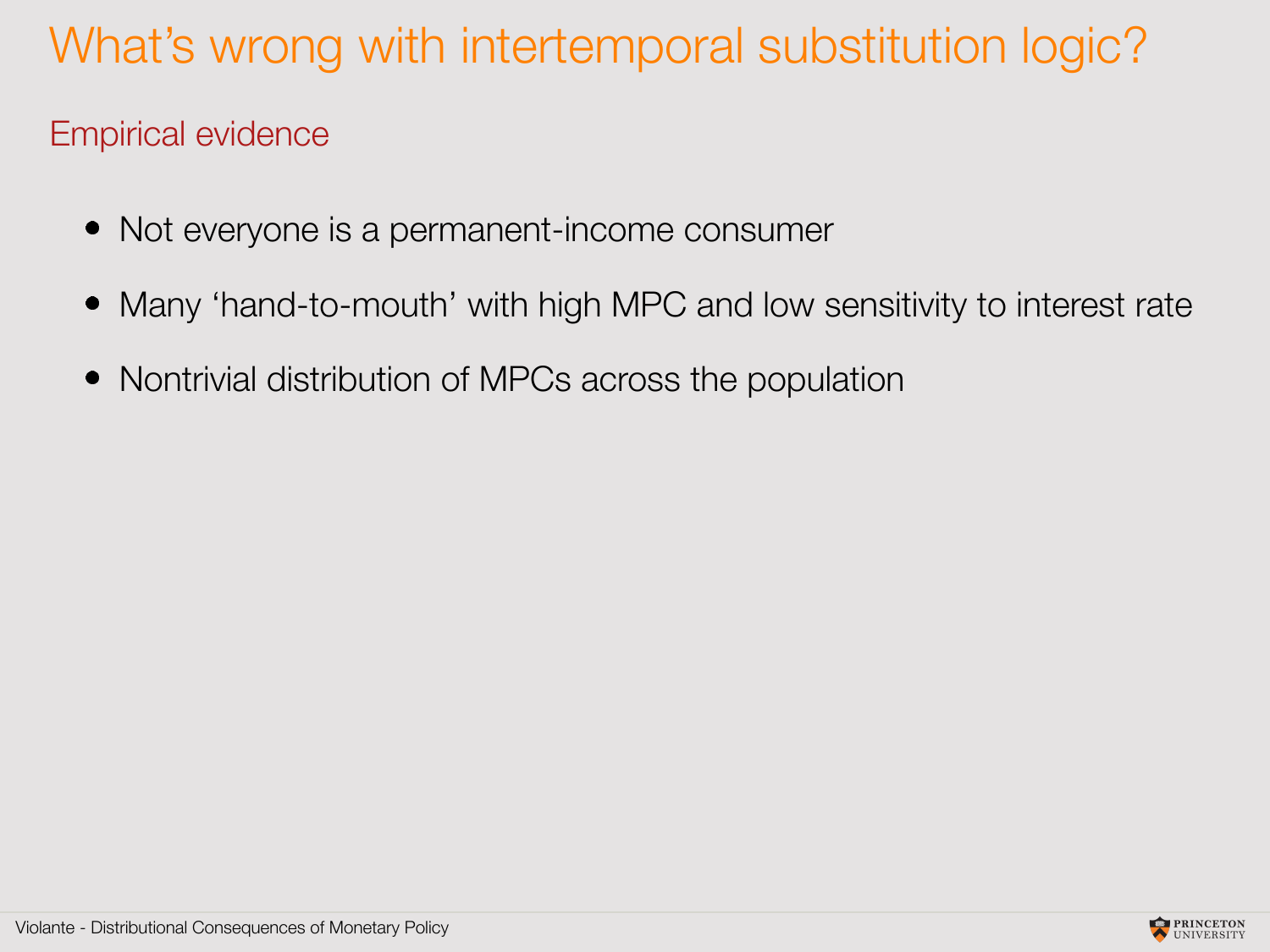### What's wrong with intertemporal substitution logic?

#### Empirical evidence

- Not everyone is a permanent-income consumer
- Many 'hand-to-mouth' with high MPC and low sensitivity to interest rate
- Nontrivial distribution of MPCs across the population

Two implications:

1) Wealth distribution and portfolio composition determine aggregate MPC Aggregate MPC key for size of indirect/GE effects of monetary policy

2) With heterogeneous MPCs, income redistribution has real effects By redistributing toward high-MPC hh, effects of monetary policy are amplified

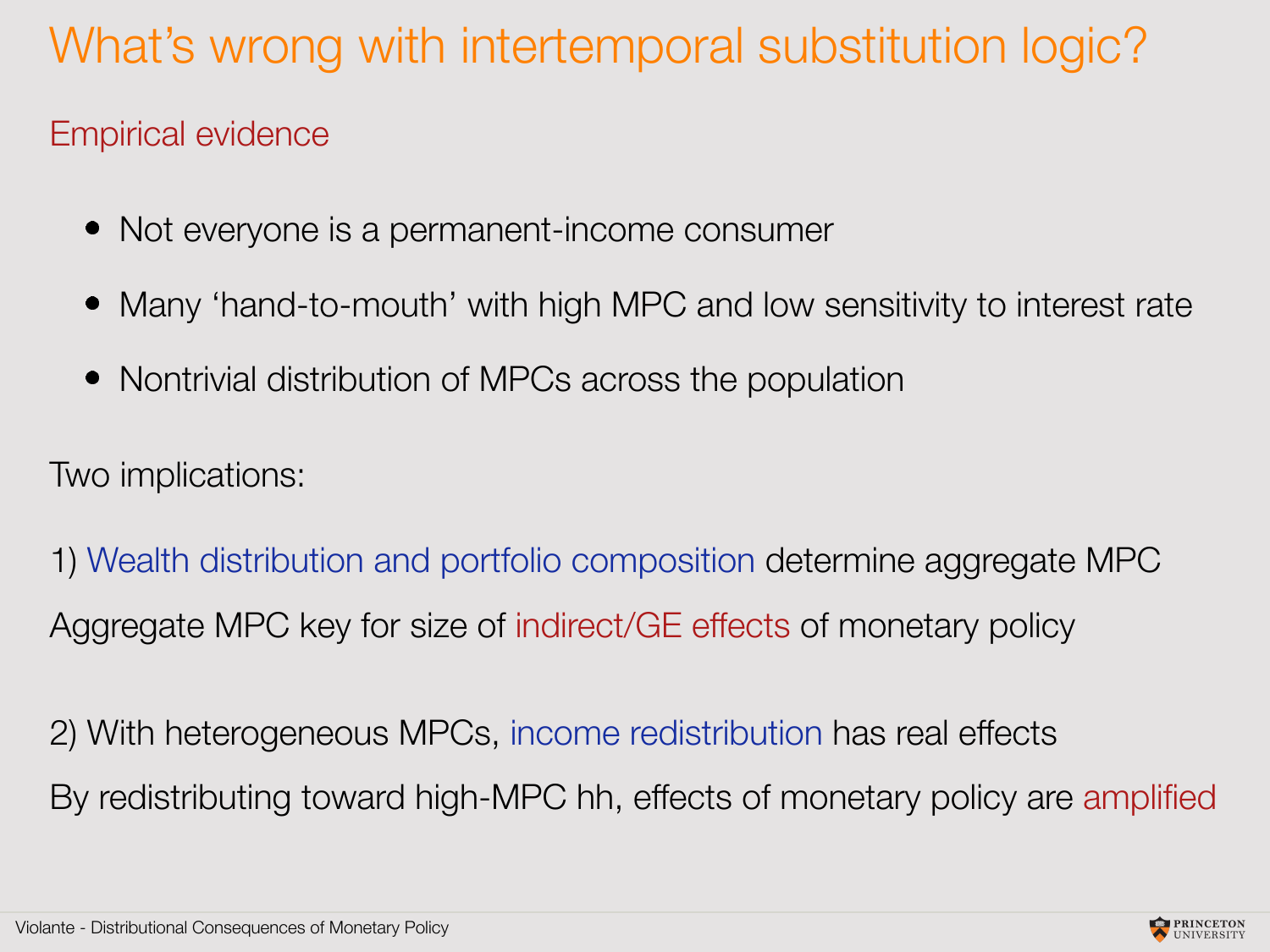### A New Macro Framework is Emerging

HA + NK: Aiyagari-Krusell-Smith meets Gali-Gertler-Woodford

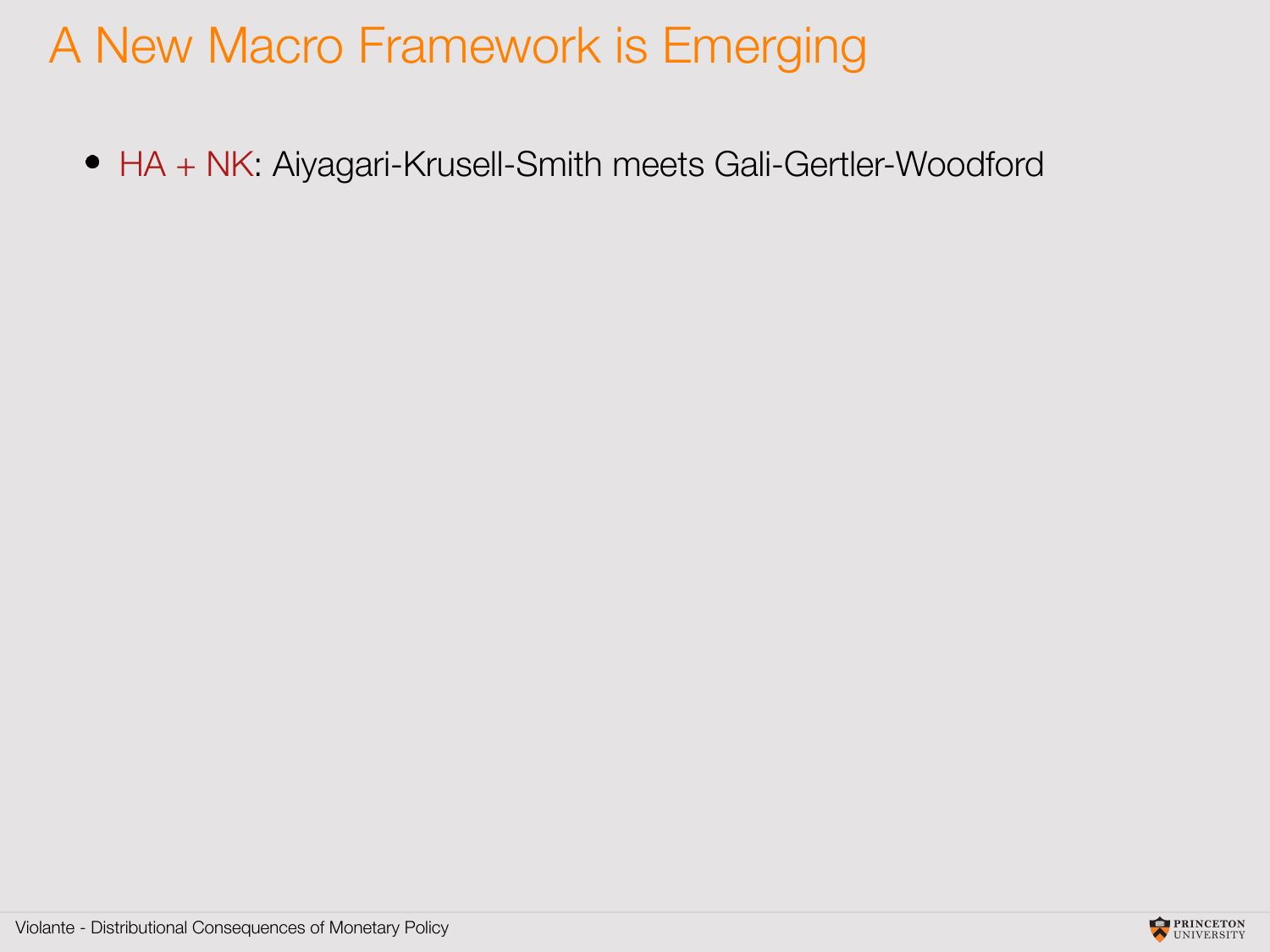### A New Macro Framework is Emerging

- HA + NK: Aiyagari-Krusell-Smith meets Gali-Gertler-Woodford
- What else is attractive about this approach?
	- Empirically, unified approach to micro and macro data
	- Conceptually, unified framework to study:
		- Short-run fluctuations and long-run dynamics of distribution
		- Stabilization and redistributive policies
	- Technically, it is now easier and faster to solve these models

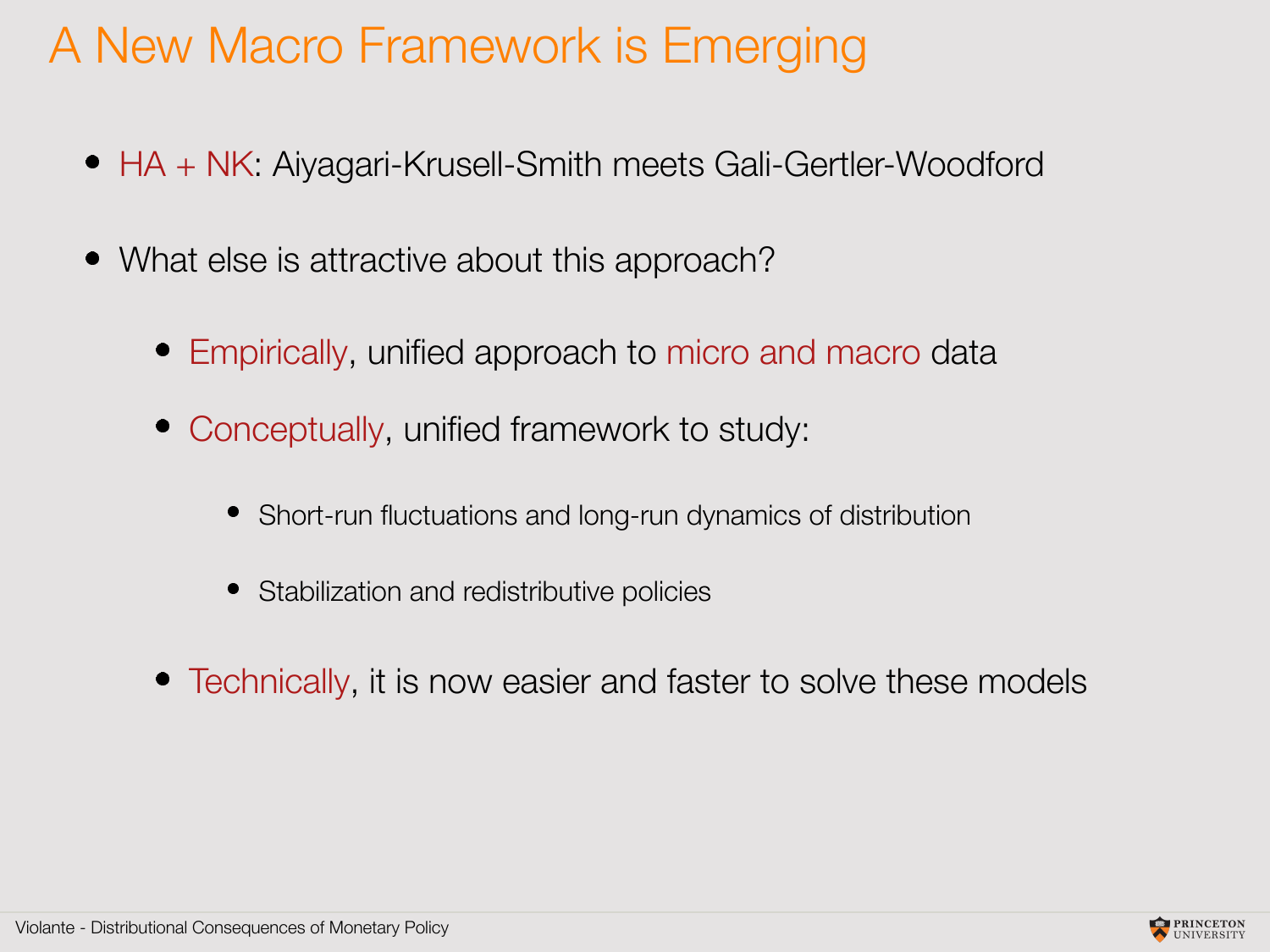### HANK as in Kaplan-Moll-Violante (AER, 2017)

#### **Households**

- Continuum of households
- Face uninsurable idiosyncratic productivity shocks
- Choose consumption, saving and labor supply
- Two assets: liquid (government bonds) and illiquid (capital)
- Transaction cost to move funds into/out of illiquid account
- Both real returns determined in equilibrium:  $r^{ill} > r^{liq}$

#### Remaining model ingredients

• Phillips curve + Taylor rule

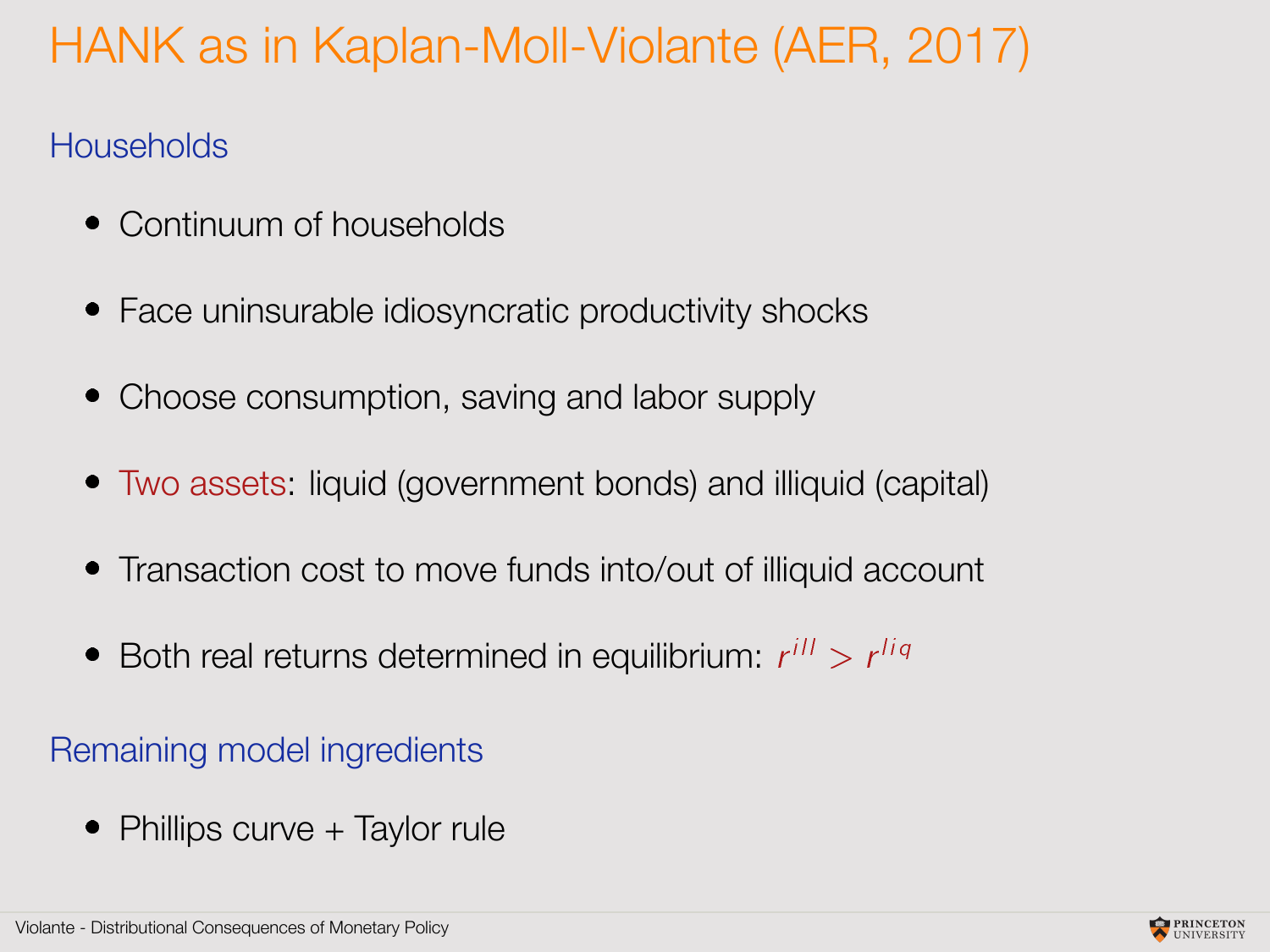### Poor and Wealthy HtM Households in US Data



- Poor HtM: low net worth
- Wealthy HtM: low liquid wealth, but sizable illiquid assets

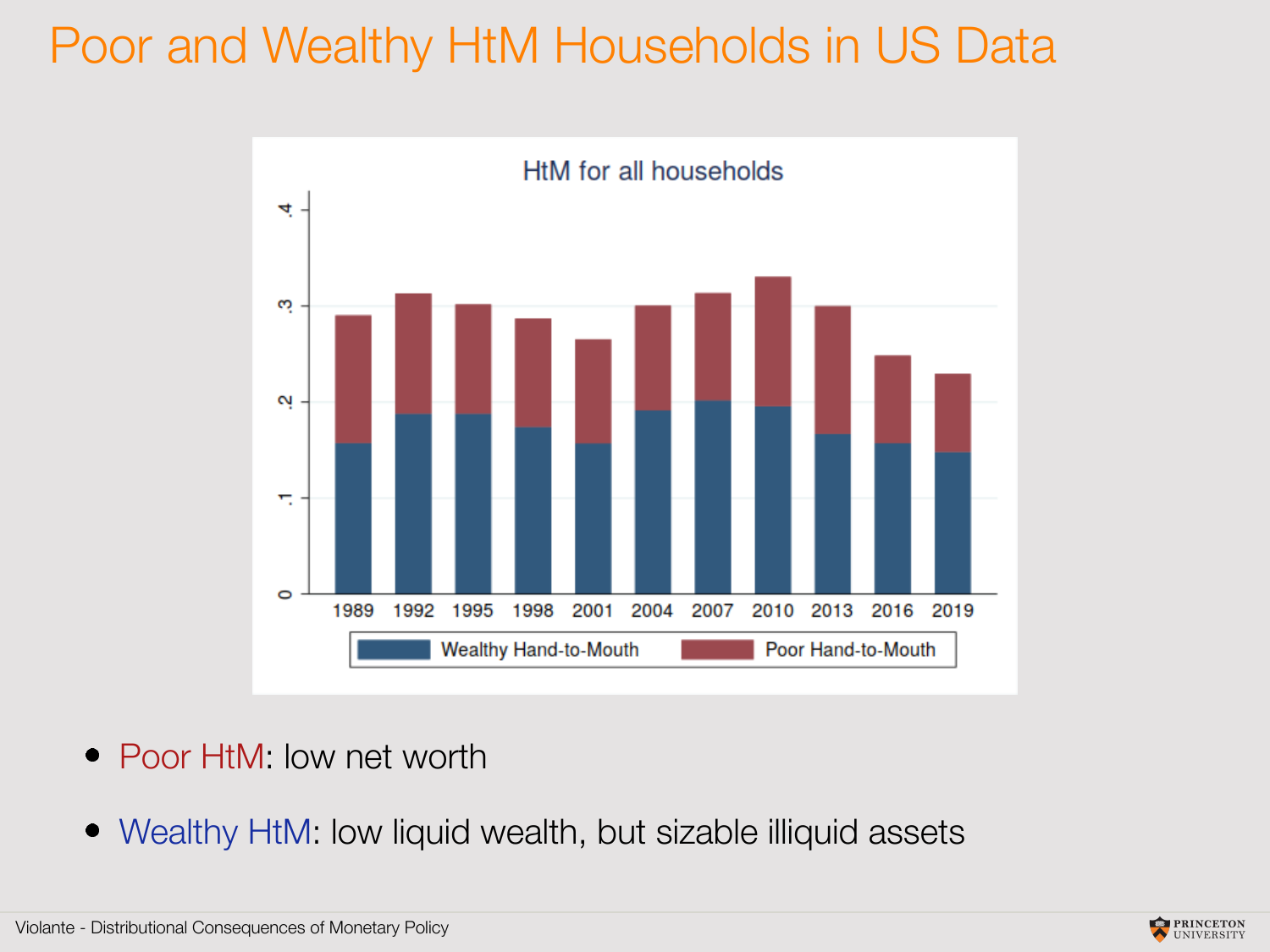### Model: MPC Heterogeneity across the Distribution



#### Quarterly Aggregate MPC: 15%

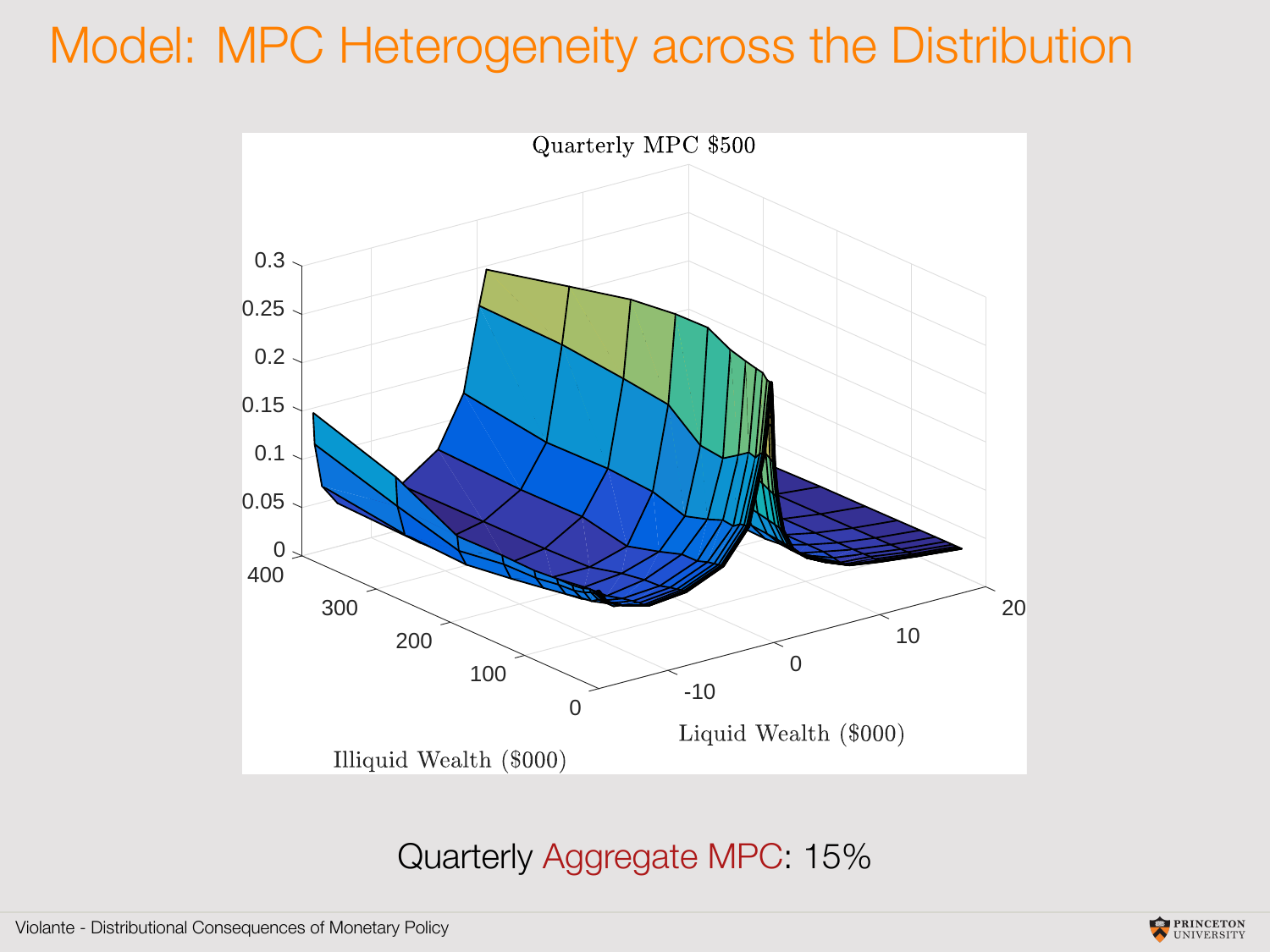### IRF to a Monetary Shock in RANK and HANK



- IRF for aggregate consumption are very similar across models
- Transmission mechanism is different: in HANK, mostly indirect channel
- AD channel is salient in HANK because of high aggregate MPC

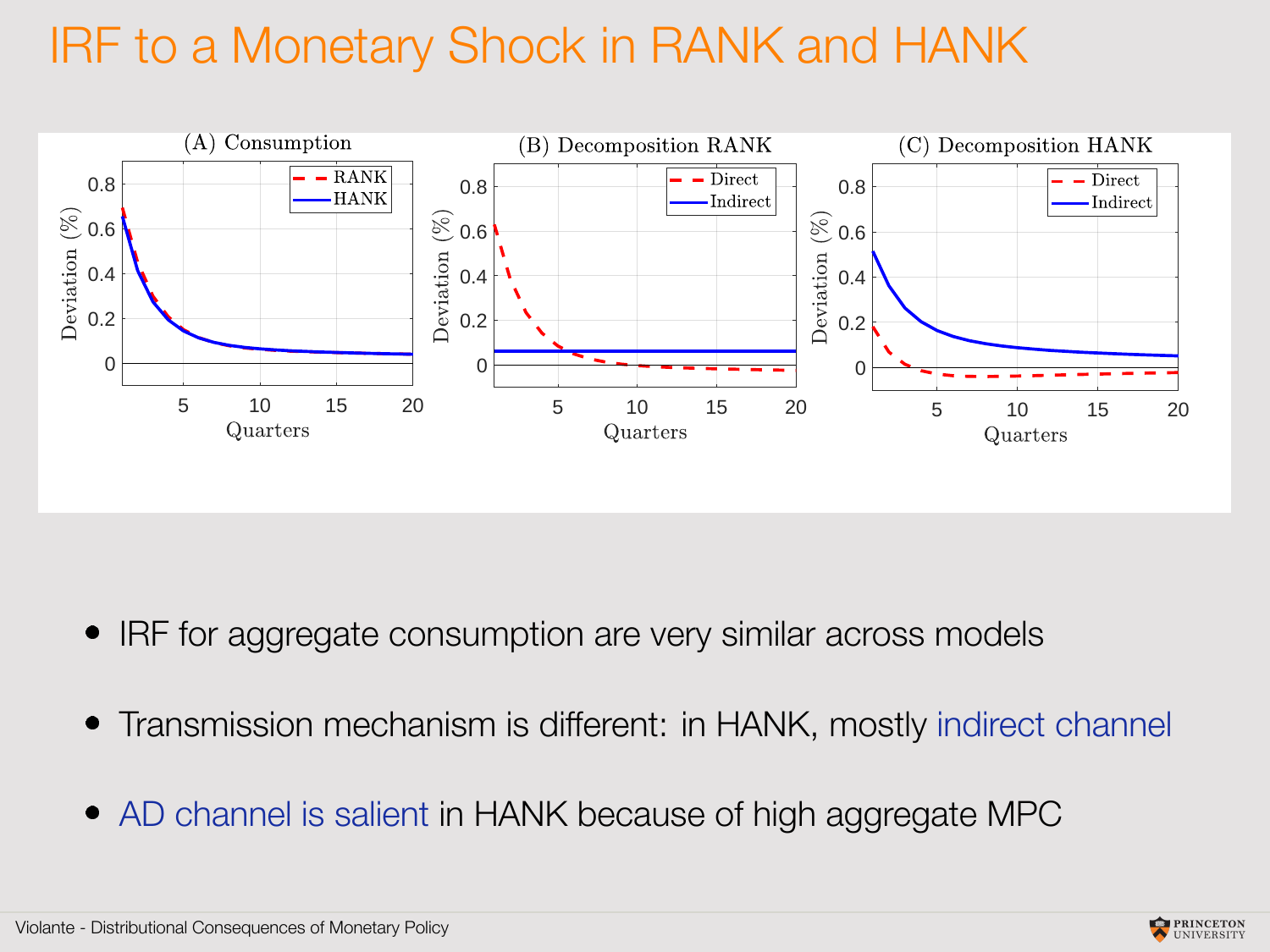### Transmission mechanism across wealth distribution





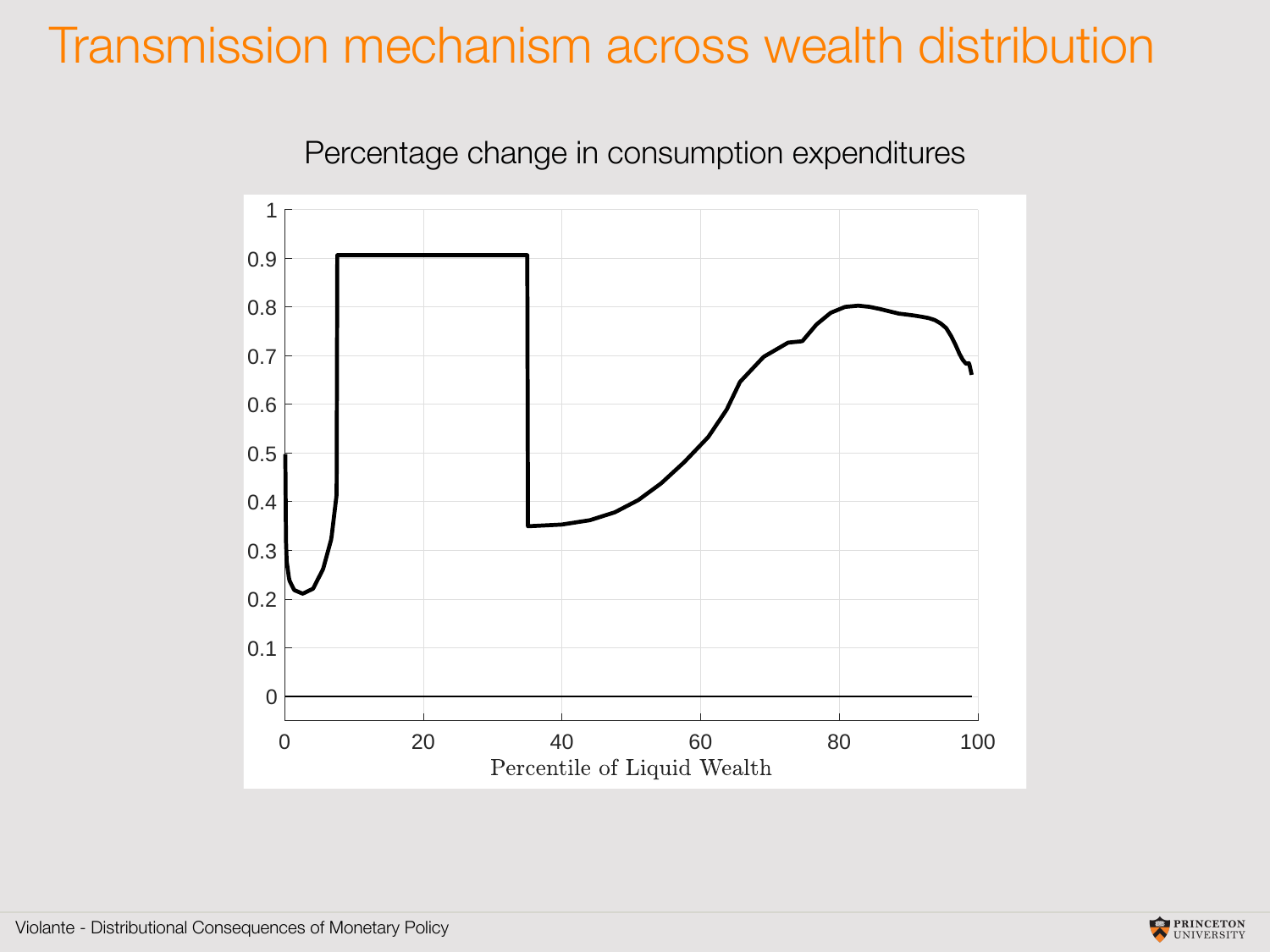### Transmission mechanism across the distribution



Percentage change in consumption expenditures

Different forces play out at different points in the wealth distribution

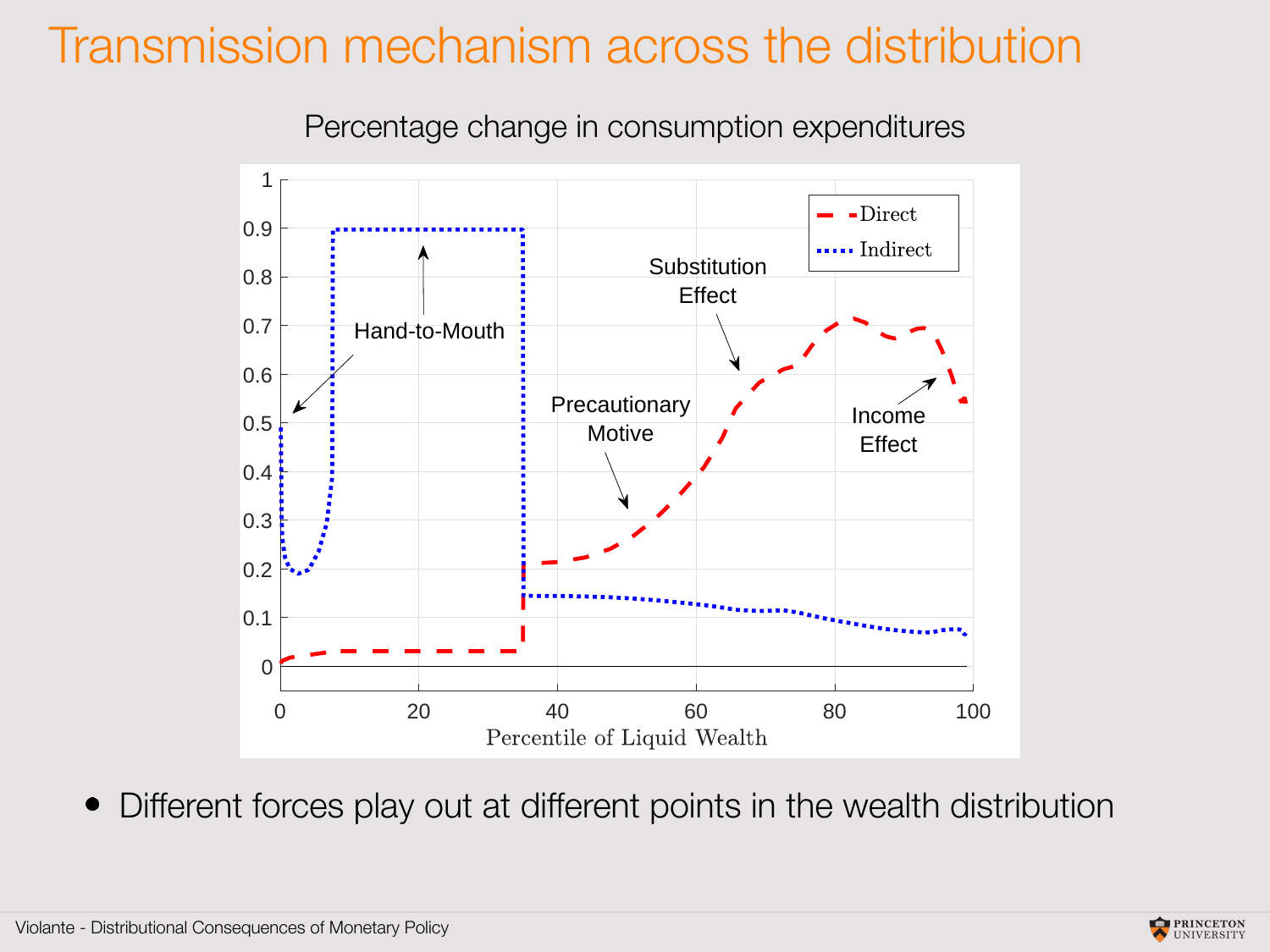### Transmission mechanism across the distribution



Percentage change in consumption expenditures

- Different forces play out at different points in the wealth distribution
- Empirical support from micro data (Denmark, Norway, EU, UK, US)

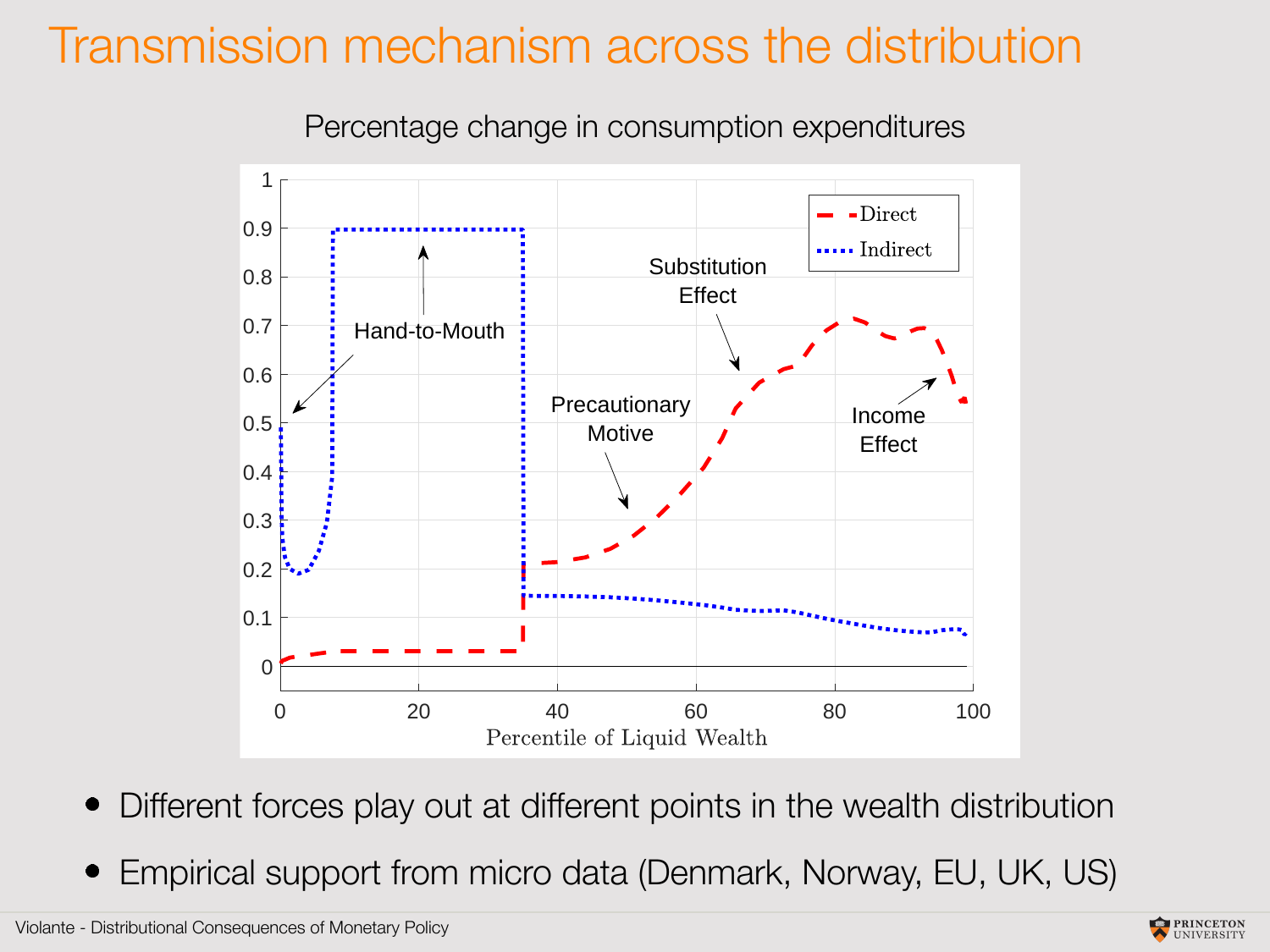### Amplification of Monetary Policy

$$
dc_i = mpc_i \cdot dy_i = \underbrace{mpc_i \left(\frac{y_i}{Y}\right)}_{\widehat{mpc}_i} \cdot \varepsilon_{y_i, Y} \cdot dY
$$

$$
\frac{dC}{dY} = \mathbb{E}[\widehat{mpc}_i \cdot \varepsilon_{y_i, Y}]
$$

Amplification if monetary shock redistributes to high-MPC households

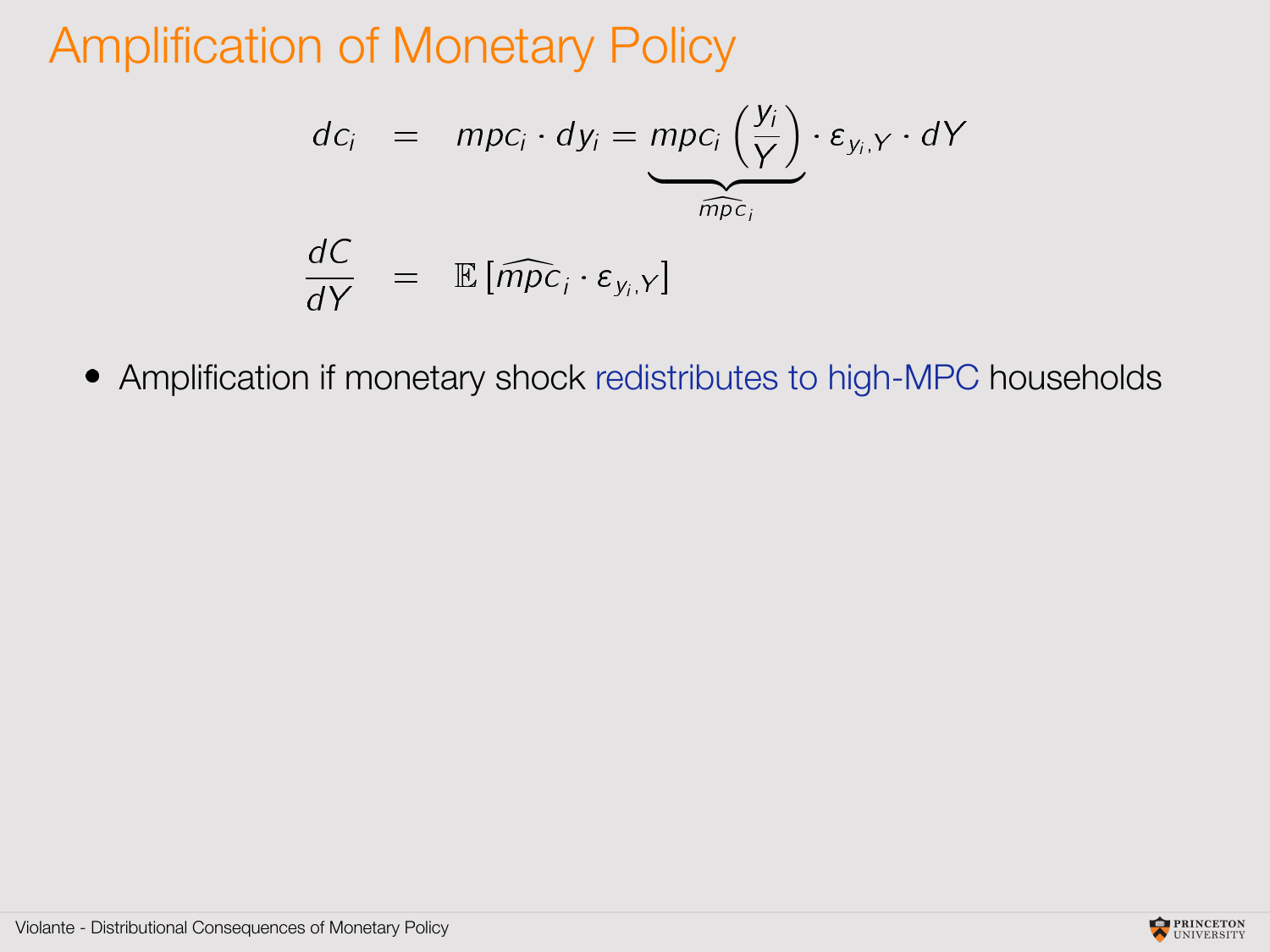### Amplification of Monetary Policy

$$
dc_i = mpc_i \cdot dy_i = \underbrace{mpc_i \left(\frac{y_i}{Y}\right)}_{\widehat{mpc_i}} \cdot \varepsilon_{y_i, Y} \cdot dY
$$

$$
\frac{dC}{dY} = \mathbb{E}[\widehat{mpc_i} \cdot \varepsilon_{y_i, Y}]
$$

- Amplification if monetary shock redistributes to high-MPC households
- Income composition varies across distribution

|                  | Quantile of income distribution |                  |        |  |
|------------------|---------------------------------|------------------|--------|--|
|                  | Bottom 20% Middle 20%           |                  | Top 1% |  |
| Labor            | 1/3                             | 2/3              | 1/2    |  |
| Capital/Business |                                 | $\left( \right)$ | 1/2    |  |
| Govt. Transfers  | 2/3                             | 1/3              |        |  |

- Different income components respond differently to a monetary shock
- Fiscal response matters: Ricardian equivalence breaks down

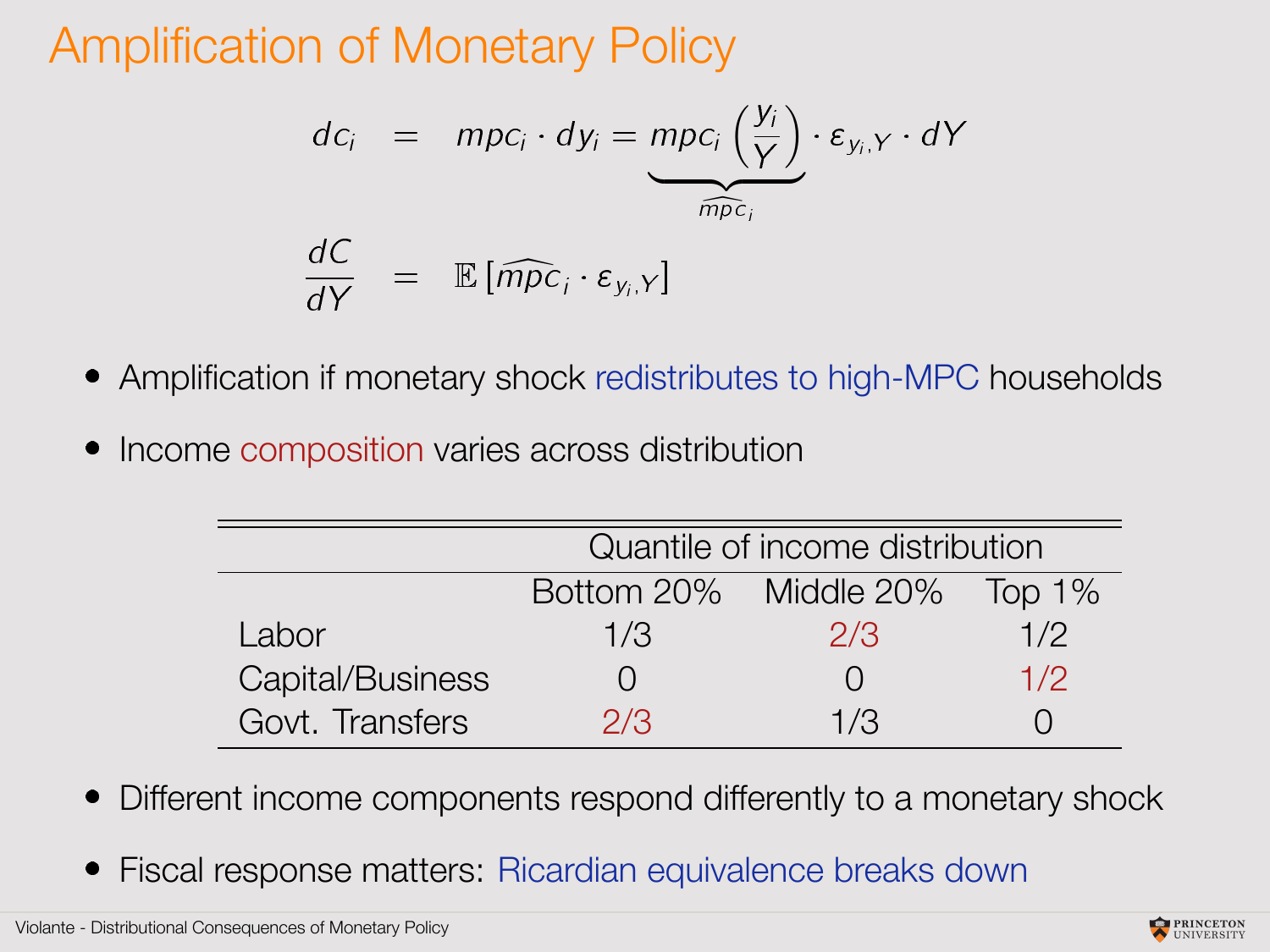### Amplification of Monetary Policy

$$
\frac{dC}{dY} = \mathbb{E} [\widehat{mpc}_i \cdot \varepsilon_{y_i, Y}]
$$



- Countercyclical idiosyncratic risk is a source of amplification of shocks
	- In a recession, uninsurable income (unemployment) risk rises
	- Precautionary motives become stronger and MPC falls
	- Further reduction in consumption expenditures

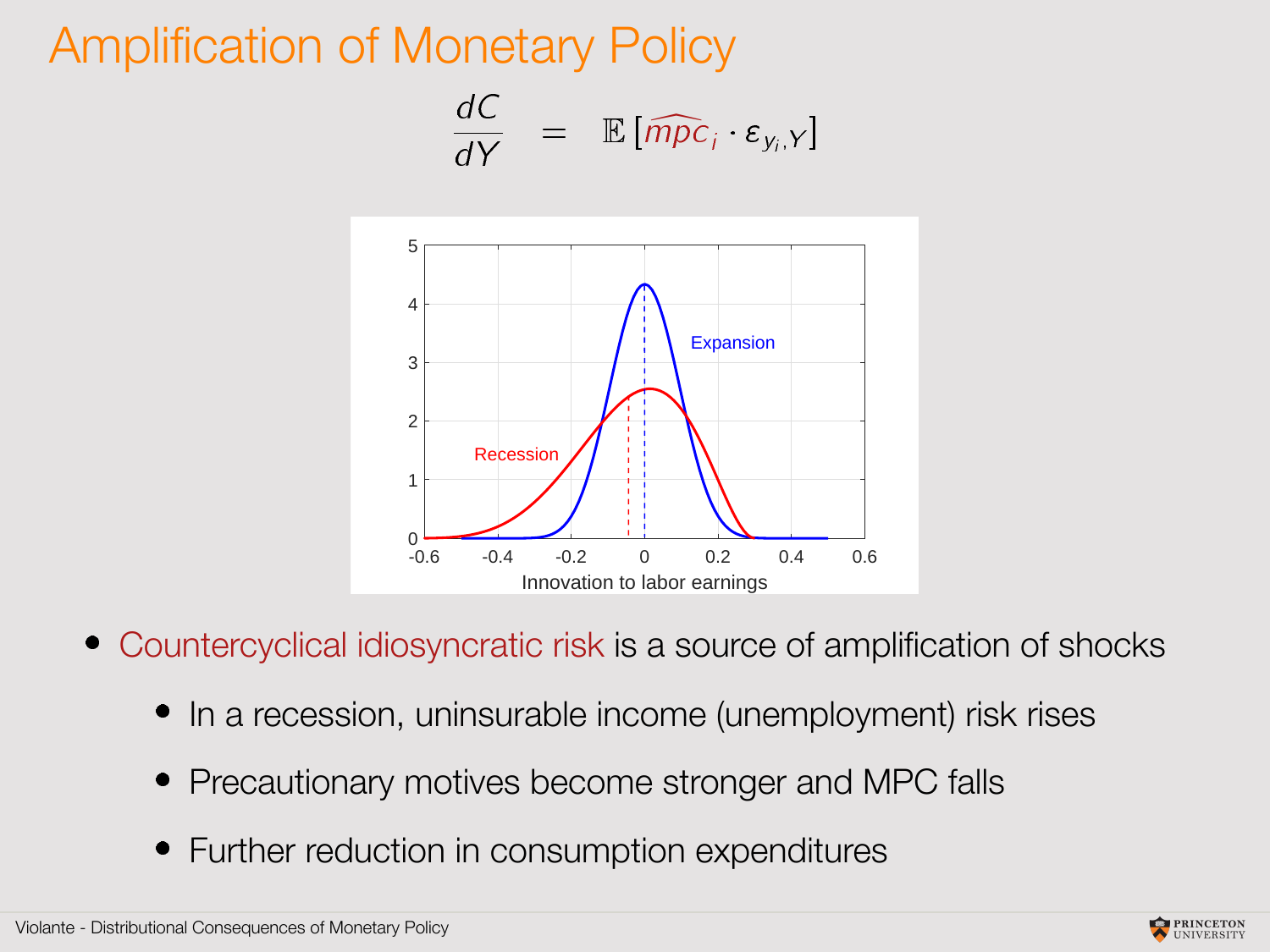### Taking Stock

- Distribution of income & wealth isalso central in monetary economics
- Empirically-grounded heterogeneity alters transmission mechanism

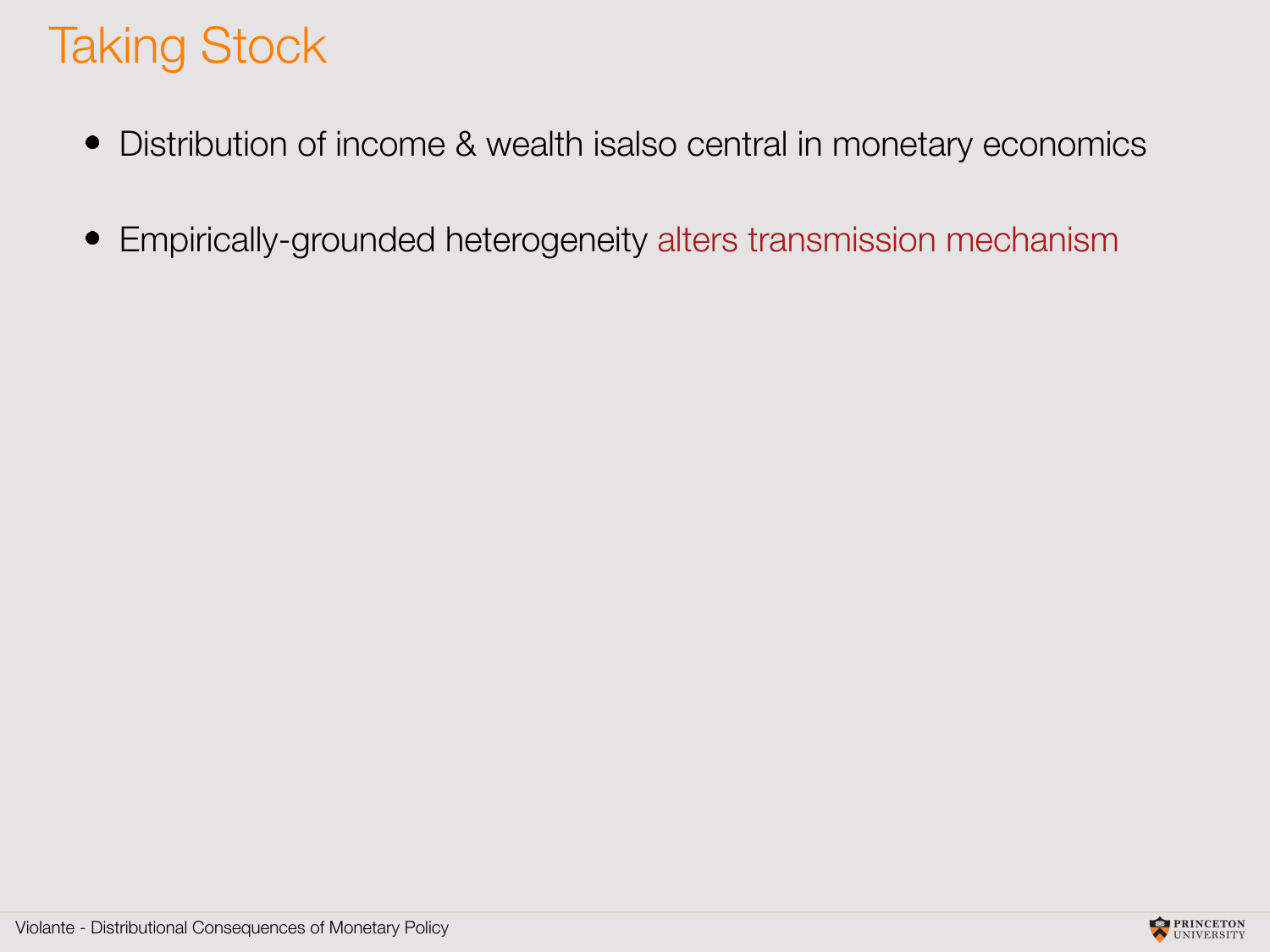### Taking Stock

- Distribution of income & wealth isalso central in monetary economics
- Empirically-grounded heterogeneity alters transmission mechanism
- Wealth distribution and portfolio composition determine:
	- 1. Distribution of MPCs
	- 2. Strength of direct and indirect/GE channels of monetary policy
- Income distribution and income composition determine:
	- 1. Redistributive consequences of monetary policy
	- 2. Amplification/dampening of monetary policy (relative to baseline RA)